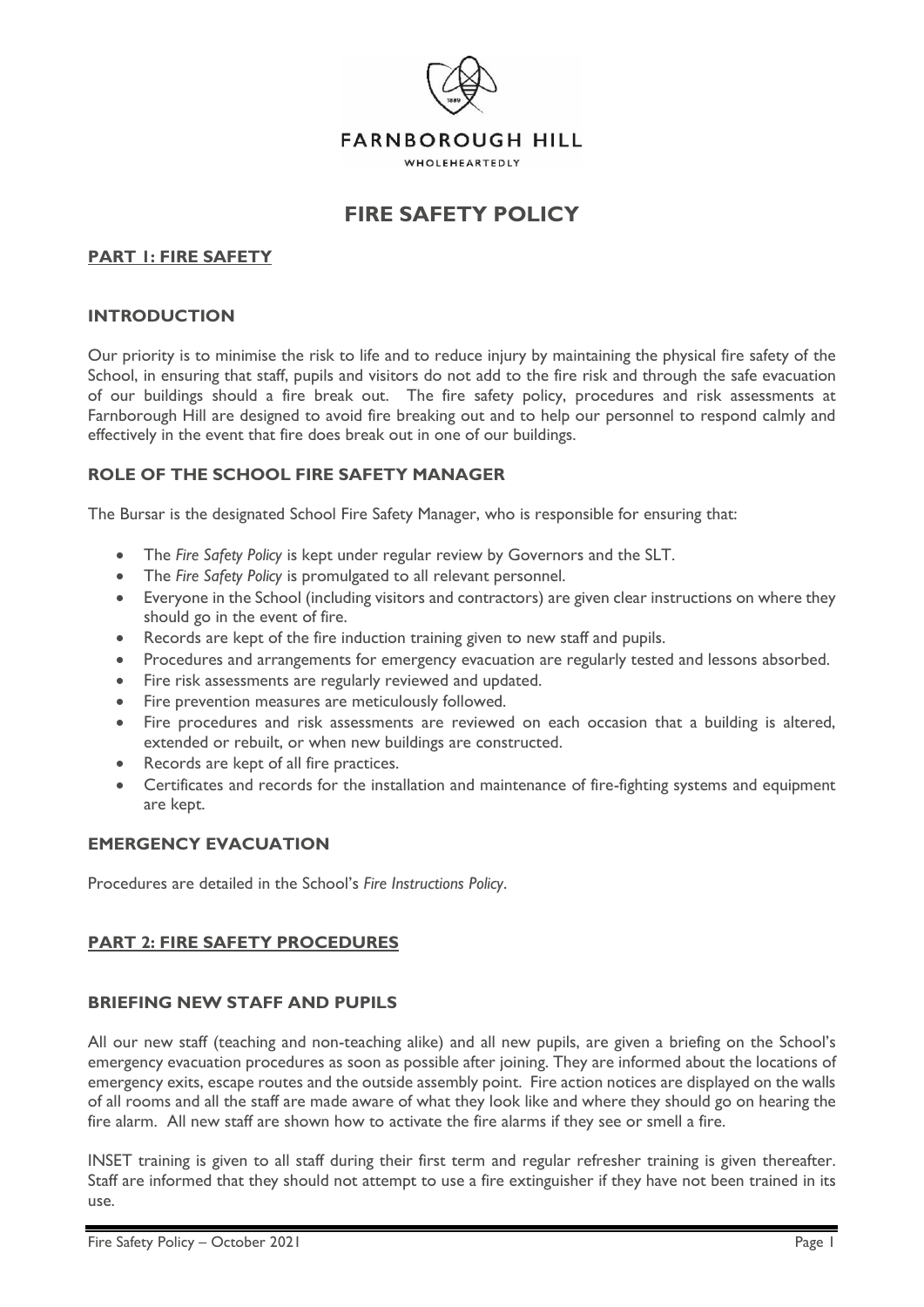# **VISITORS AND CONTRACTORS**

All visitors and contractors are required to sign in at the School Office or the Bursary where they are issued with either an Escorted (purple lanyard) or Unescorted (green lanyard) visitor's badge, which should be worn at all times that they are on school property. They are made aware of the emergency evacuation procedures and the location of the assembly point. At whole school events where unescorted parents and/or visitors are located in areas that do not have obvious escape exits, appropriate instructions are given.

## **DISABLED STAFF, PUPILS OR VISITORS**

Special fire safety measures are to be included in all risk assessments for disabled pupils and, if appropriate, their carers and for disabled members of staff or visitors. Consideration of fire safety should also be included in risk assessments for pregnant staff.

## **FIRE PRACTICES**

One fire practice is held every term at Farnborough Hill which, combined with a programme of inducting new staff and pupils with emergency escape procedures, helps to ensure that the School can be safely evacuated in the event of a fire.

## **FIRE PREVENTION MEASURES**

The following fire prevention measures are in place at Farnborough Hill:

Escape Routes and Emergency Exits

- Fire notices and evacuation signs are displayed throughout the School.
- Fire extinguishers (of the appropriate type) and smoke/heat detectors are located in every building in accordance with the recommendations of our professional advisors.
- Emergency exits are illuminated by emergency lighting/signs.
- The master panel for the alarm system is located in the corridor outside the main staffroom and shows the location of a fire. It is fitted with an uninterrupted power supply.
- Alarms sound in all parts of the building. In the D&T Resistant Materials Workshop they are supplemented by a visual alarm (flashing light).
- Fire routes and exits are kept clear at all times. The Caretaker is responsible for unlocking the buildings in the morning, when he removes bolts, padlocks and security devices from all emergency exits, checks that escape routes are not obstructed, and for reporting defects.
- The Facilities Manager also arranges for an ISO9001 certified/BAFE approved contractor to carry out an annual service of alarms, smoke detectors, emergency lights and fire extinguishers.

## Electrical Safety

- The School has current electrical test certificates for all its buildings. It uses NICEIC qualified Electrical Engineers to inspect and maintain its electrical installations.
- Regular portable appliance testing takes place. Members of the Caretaking, IT and Science staff have been trained in this role.
- The Catering Manager checks that all kitchen equipment is switched off at the end of the day.